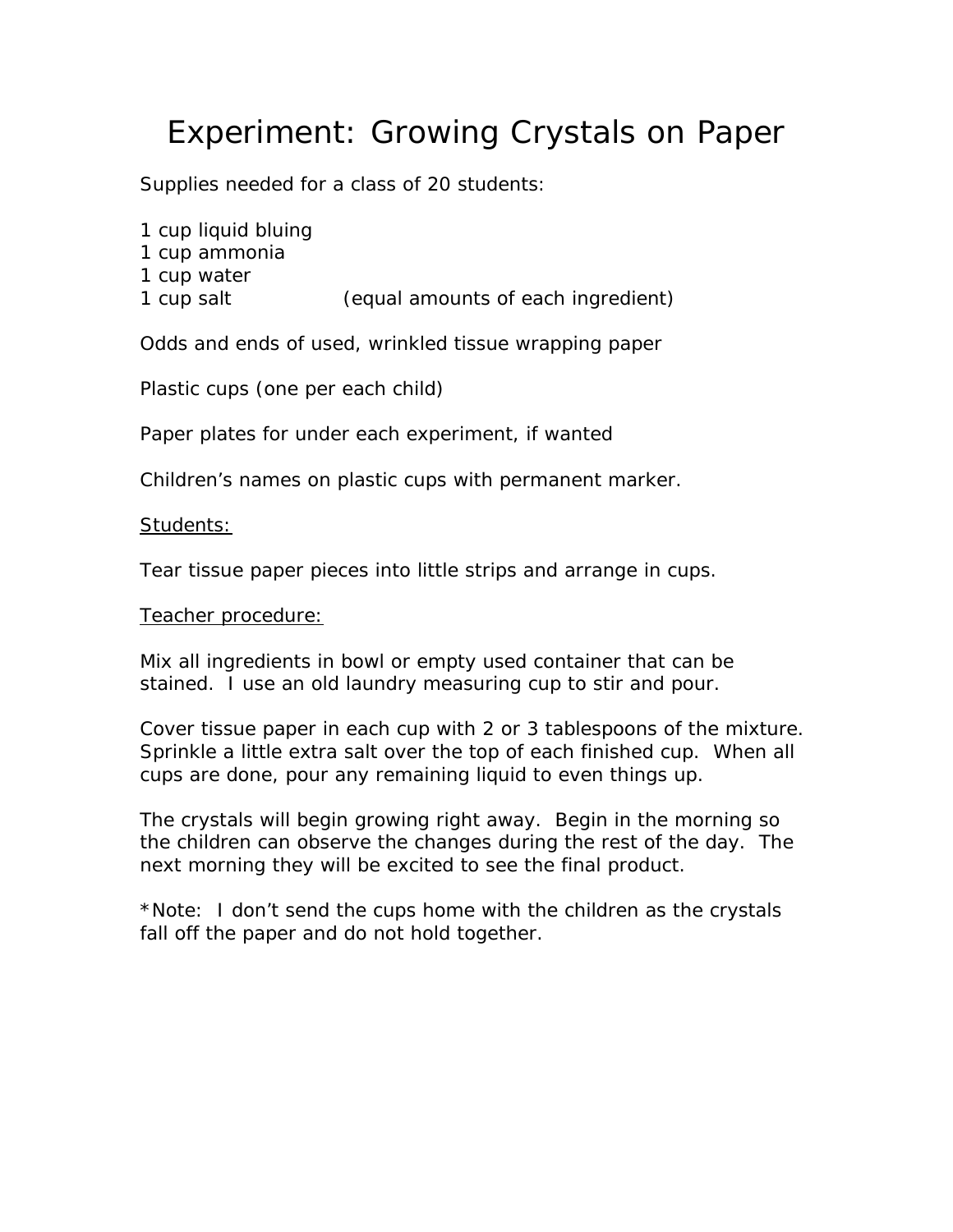## Illustrated Experiment: Growing Crystals on Paper

Supplies needed for a class of 20 students:

1 cup liquid bluing 1 cup ammonia 1 cup water 1 cup salt (equal amounts of each ingredient) Odds and ends of used, wrinkled tissue wrapping paper

Plastic cups (one per each child)

Paper plates for under each experiment, if wanted

Children's names on plastic cups, with permanent marker.

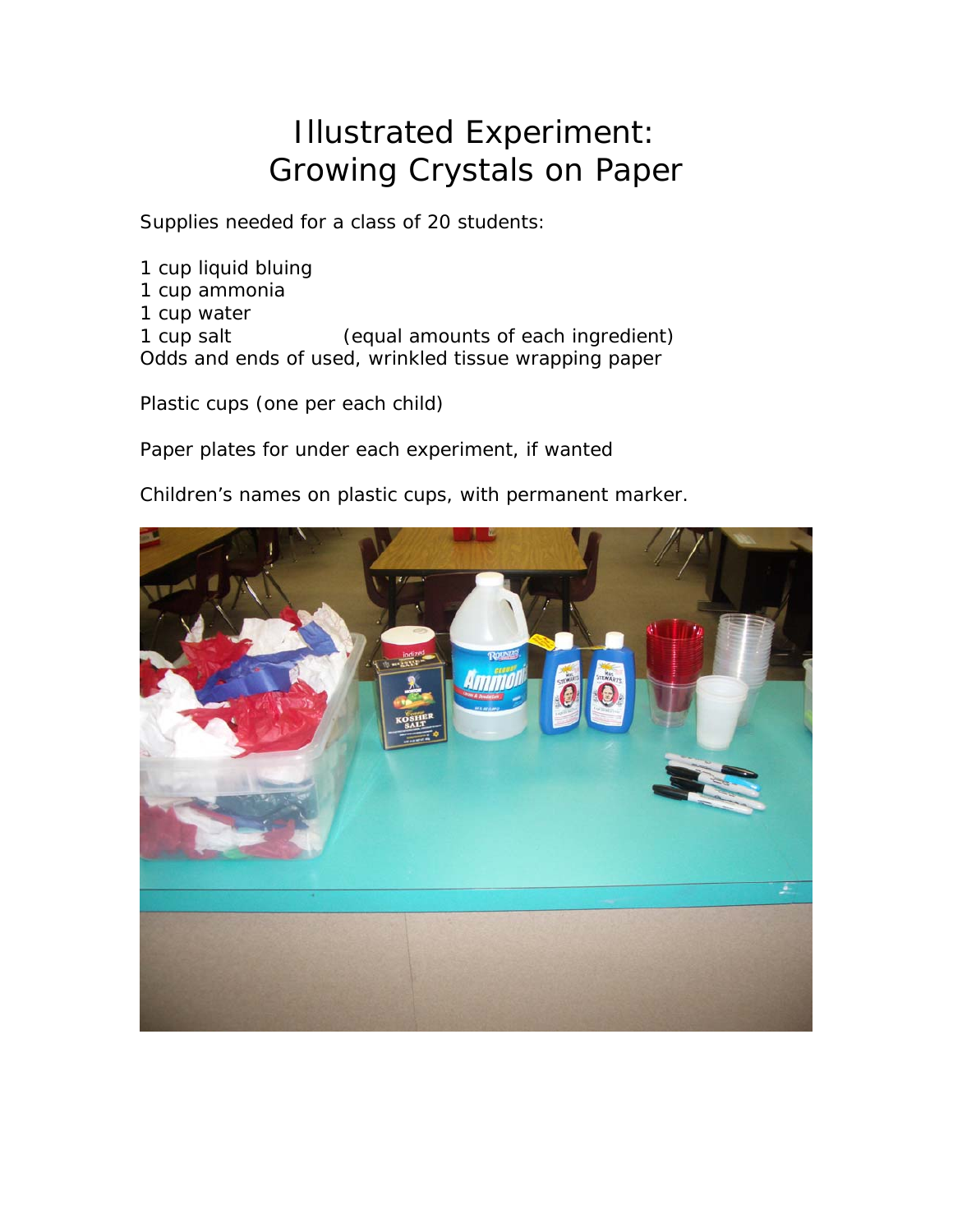### Students:



Tear tissue paper pieces into little strips and arrange in cups.

Teacher procedure:

Mix all ingredients in bowl or empty used container that can be stained. I use an old laundry measuring cup to stir and pour.

Cover tissue paper in each cup with 2 or 3 tablespoons of the mixture. Sprinkle a little extra salt over the top of each finished cup. When all cups are done, pour any remaining liquid to even things up.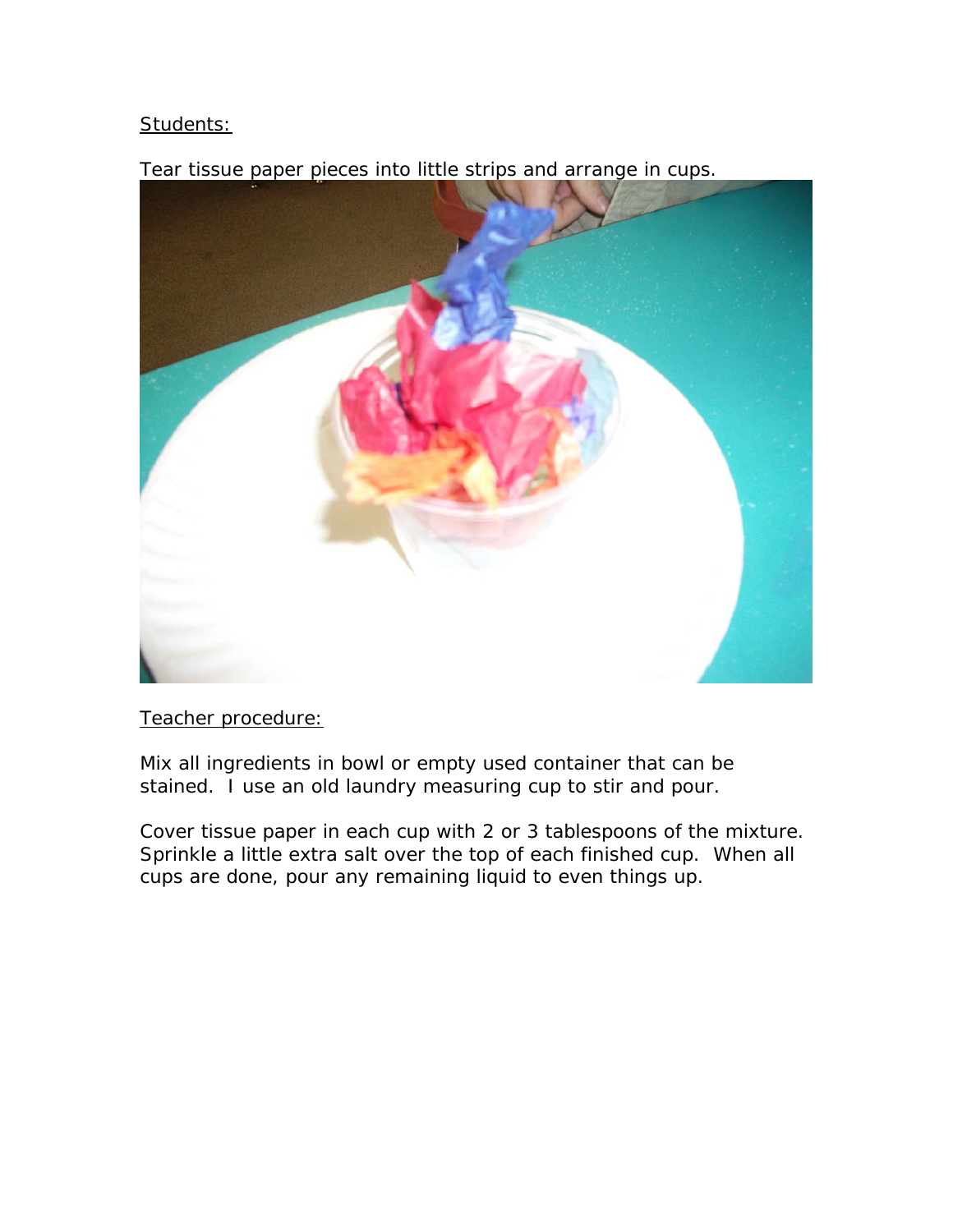

The crystals will begin growing right away. Begin in the morning so the children can observe the changes during the rest of the day. The next morning they will be excited to see the final product.



\*Note: I don't send the cups home with the children as the crystals fall off the paper and do not hold together.